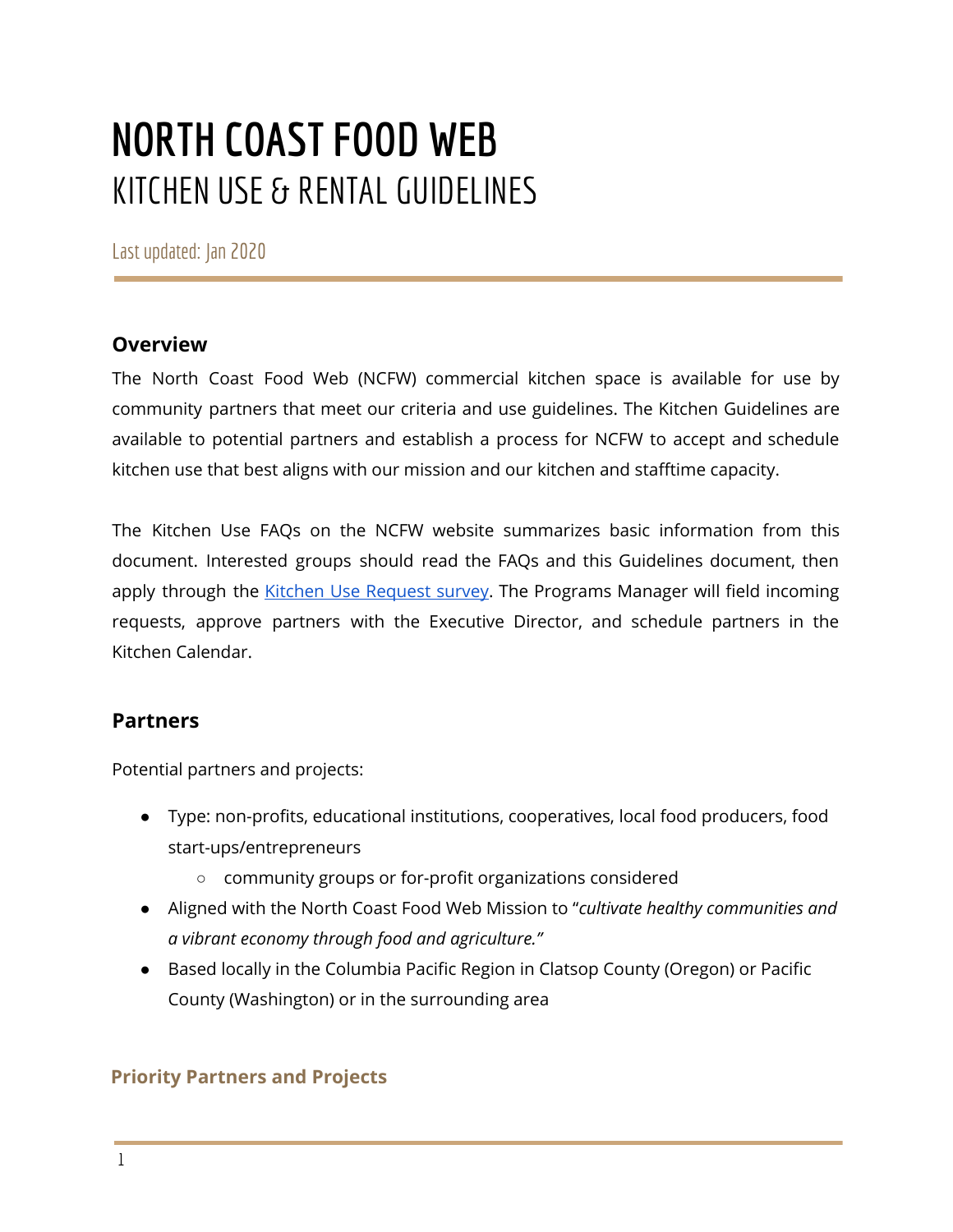Partners should be able to articulate how using our kitchen contributes to at least one of the following:

- Supporting local foods, farmers, or food production
- Increasing access to healthy, fresh, and local foods
- Building community around food
- Supporting diverse and/or historically marginalized identities and cultures
- Offering food or nutrition education

If your organization, project, or event aligns with the following characteristics, you'll be at the top of our list for kitchen use!

- Commitment to accessibility, equity, and inclusivity
- Long-term relationship between the partner organization and NCFW for kitchen use and other collaborations
- Use of locally-sourced food (bonus if you are highlighting local farms and companies in promotion or during your event/project!)
- Cross-promotion of events and programs with NCFW to expand our outreach in the community

#### **Process for Kitchen Use & Rental**

Steps for using our kitchen are outlined below:

- 1. Read the Kitchen Use FAQ (attached below)
	- a. Contact Programs Manager with additional questions
- 2. Fill out the Kitchen Use [Request](https://docs.google.com/forms/d/e/1FAIpQLSe-XAieeMVrGINChfNI2ZEIFK3sCieLsh5Pa-fDMASlOed_AQ/viewform?usp=sf_link) Survey
	- a. The NCFW Programs Manager will respond to your survey request within 5 business days.
- 3. NCFW will determine if the partner is a good fit for kitchen use
- 4. Approved partners complete and sign the Kitchen Use Agreement
- 5. Partners work with NCFW Programs Manager to reserve time on the Calendar
- 6. Before or during the first kitchen period of use, new partners will receive a 30 minute orientation from NCFW representative
	- a. The representative will check the kitchen after the period of use and provide feedback to the partner (first time only)
- 7. During each period of use, partners fill out the Kitchen Use Log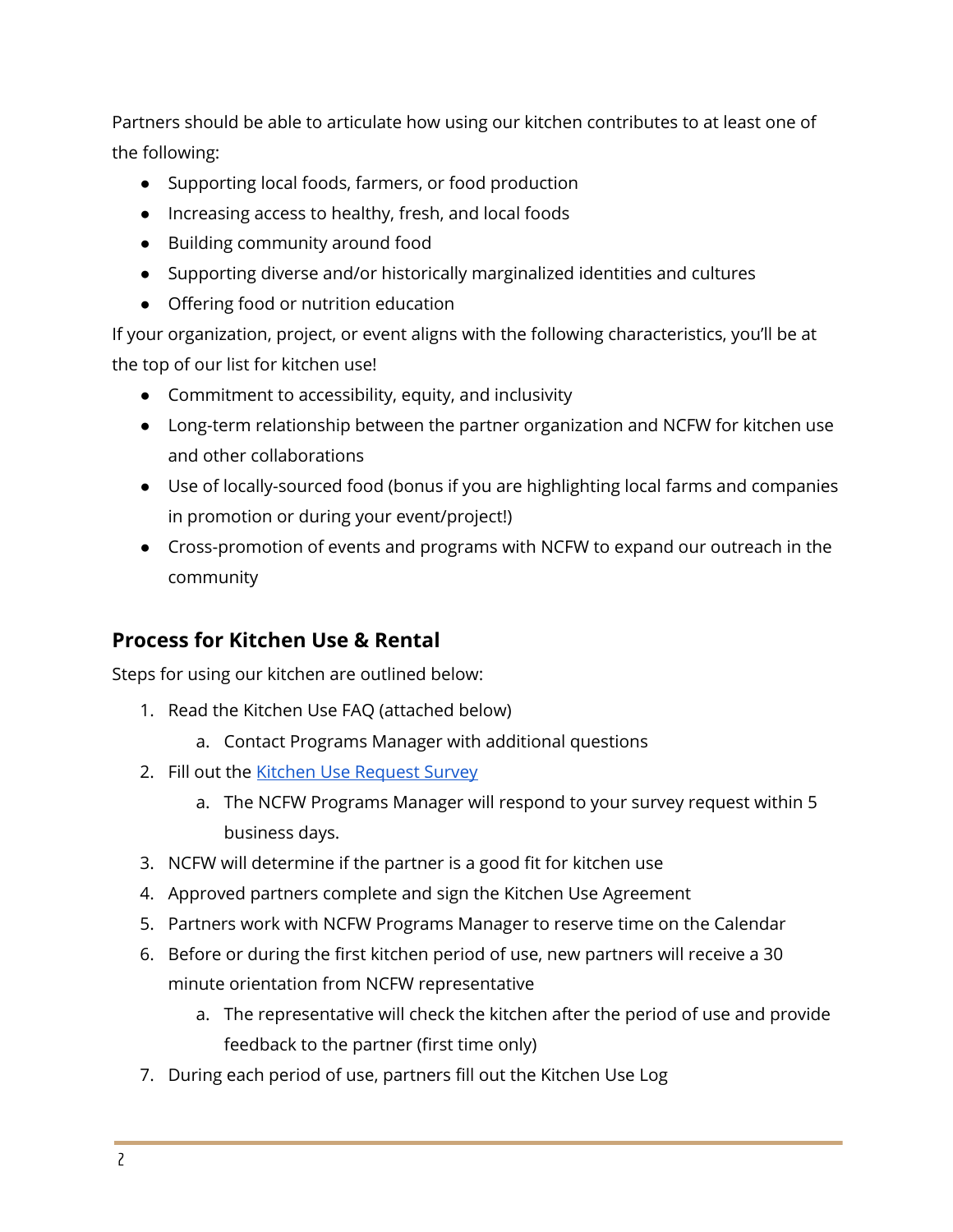8. Kitchen Use Agreement will be re-evaluated every 6 months

#### **Requirements**

#### **General Guidelines**

- Use the kitchen in compliance with food safety and Health Code requirements.
- Leave the kitchen and facility clean and organized (includes fridge/freezer, sinks, dishwashing area, and bathroom).
	- Do not leave food in the fridge, freezer, or pantry.
- Bring all ingredients you intend to use. NCFW pantry items, spices, and food stored in the fridge or freezer are **not** for use unless otherwise specified.
- Plan scheduled time appropriately plan for time to clean-up. If another rental or event is directly following yours, be ready and respectful of their start time.
- Fill out the Kitchen Use Log each time you use the kitchen.
- Show that each person using the kitchen is Food Handlers certified. Please provide a copy of a valid Food Handlers certification for all persons working in the kitchen during your use or rental period.
- List "North Coast Food Web" as an additional insured on your insurance (this can be home insurance, etc.). If you have questions about adding us to your insurance, you can contact Knutsen Insurance (our insurer). Please provide us with proof that we are listed as additional insured.

For a partner's first time using the kitchen space, an NCFW staff member or experienced volunteer must be present during the scheduled time. The NCFW representative will do a short training (30 minutes) to go over cleaning, equipment, guidelines, and the Kitchen Use Log. The representative will check the kitchen after the period of use and send feedback to the partner.

#### **Kitchen Use Log**

During each period of use, the partner will complete the Kitchen Use Log (located onsite) to report the following:

● Time In / Time Out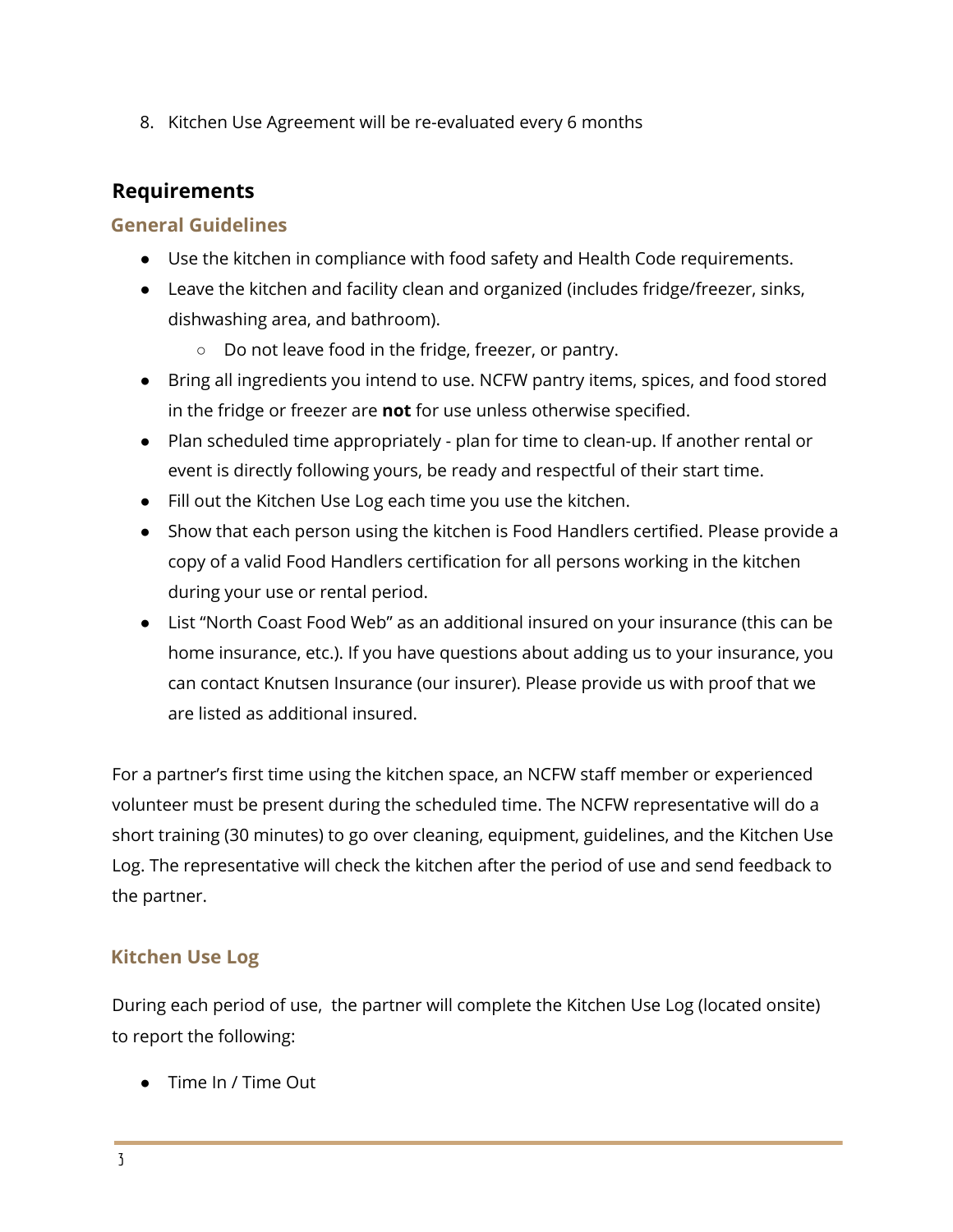- **Comments**
- Damaged or Misplaced Items
- Check that the kitchen is clean, sanitized, and the building is locked (or in use)



### Kitchen Use Log

| <b>Your Name</b> | <b>Organization / Partner</b><br><b>Name</b> | Time<br>In | Time<br>Out | Confirm: kitchen space is<br>clean and organized,<br>counters are sanitized,<br>and the building will be<br>locked up (front/back). | <b>Comments:</b><br>Please let us know if any<br>kitchen items/equipment<br>are lost or damaged. |
|------------------|----------------------------------------------|------------|-------------|-------------------------------------------------------------------------------------------------------------------------------------|--------------------------------------------------------------------------------------------------|
|                  |                                              |            |             |                                                                                                                                     |                                                                                                  |
|                  |                                              |            |             |                                                                                                                                     |                                                                                                  |
|                  |                                              |            |             |                                                                                                                                     |                                                                                                  |
|                  |                                              |            |             |                                                                                                                                     |                                                                                                  |

#### **Responsible Party**

One representative from the organization will be the Responsible Party for kitchen use. This person will be the primary point of contact and is especially important for long-term partners that regularly use the kitchen. The Responsible Party will be:

- Present for the full time the partner is using and reserving the kitchen.
- Responsible for signing and upholding NCFW Kitchen Use Policy.
- In charge of contacting NCFW staff to reserve time on the Kitchen Calendar.
- In charge of discussing kitchen use policies about food safety, organization, and sanitation with all members of the organization that use the kitchen.
- The primary contact for communications with NCFW.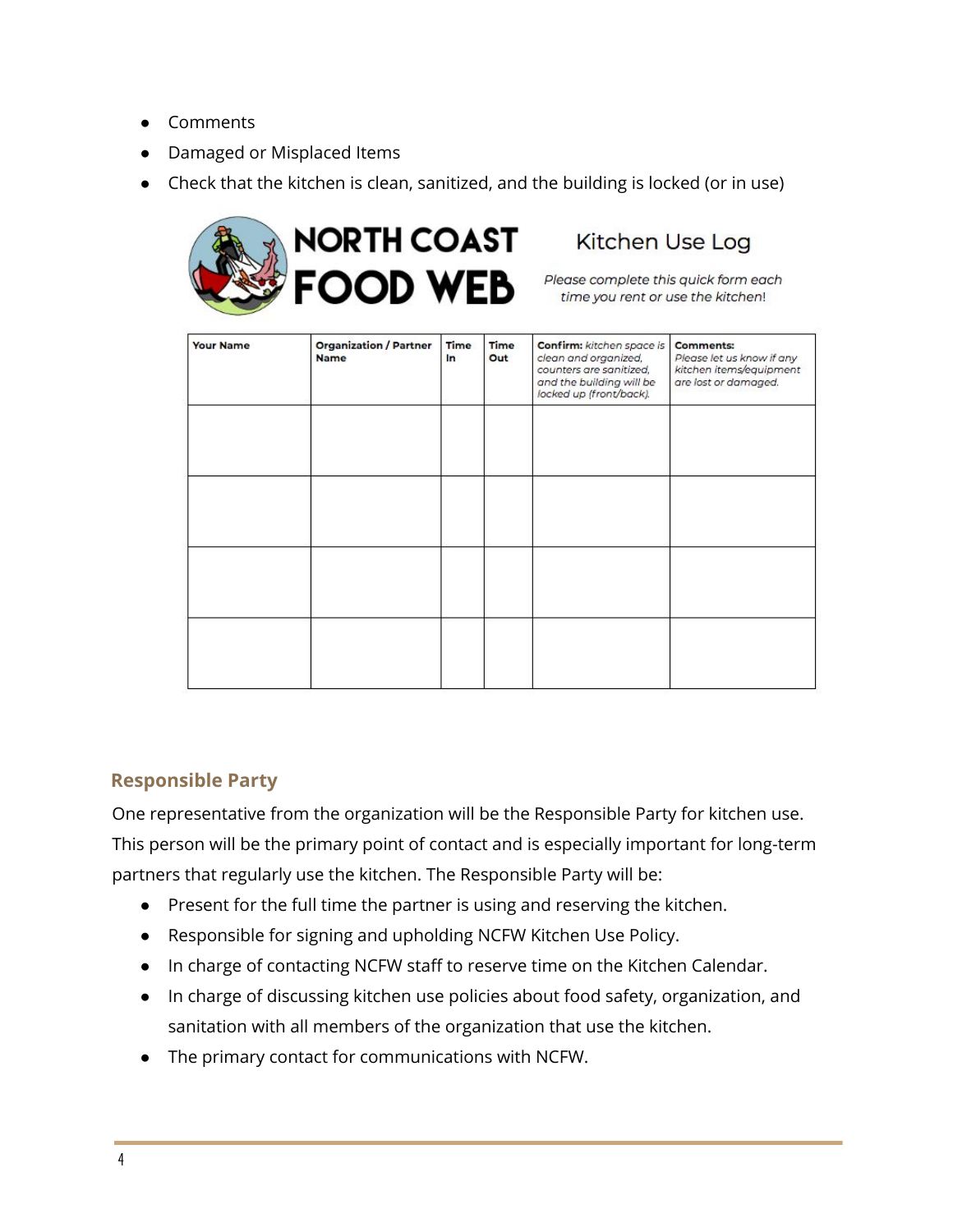#### **Availability & Scheduling**

The Kitchen Calendar is scheduled by the Programs Manager. Reserved times should not overlap with:

- Pre-scheduled NCFW programs like cooking classes, Market Day, or other events
- Pre-scheduled maintenance or facility cleaning

Reservation time may be impacted by staff member availability, especially if this is your first or second time in the kitchen.

The kitchen reservations are a minimum of 2 consecutive hours. In general, we do not schedule kitchen use on days with cooking classes, Market Day, or fundraising dinners.

#### **Rental Rates**

We're excited to build relationships with community partners through the use of our kitchen! Rental rates or exchange for use will be discussed between NCFW and the Kitchen Partner. "Exchange for use" means a type of payment in services or volunteer hours in lieu of the full or partial kitchen rental and may include: Volunteer Hours with NCFW, Goods or Services, and/or Other Agreement (such as promotion of events or technical assistance).

#### **Kitchen Rental Rates:**

- Non-profit Rate: \$20/hr
- For-profit / Commercial Rate: \$30/hr
- One-time event \$250 (for use within a 24 hour period)

#### **Examples of Non-Monetary Exchange:**

- Gift card for goods / services (for partners that are for-profit businesses)
- Volunteer hours with NCFW, particularly our Monthly Kitchen Clean-Ups
- Participation in fundraising projects for NCFW
- Promotion of NCFW events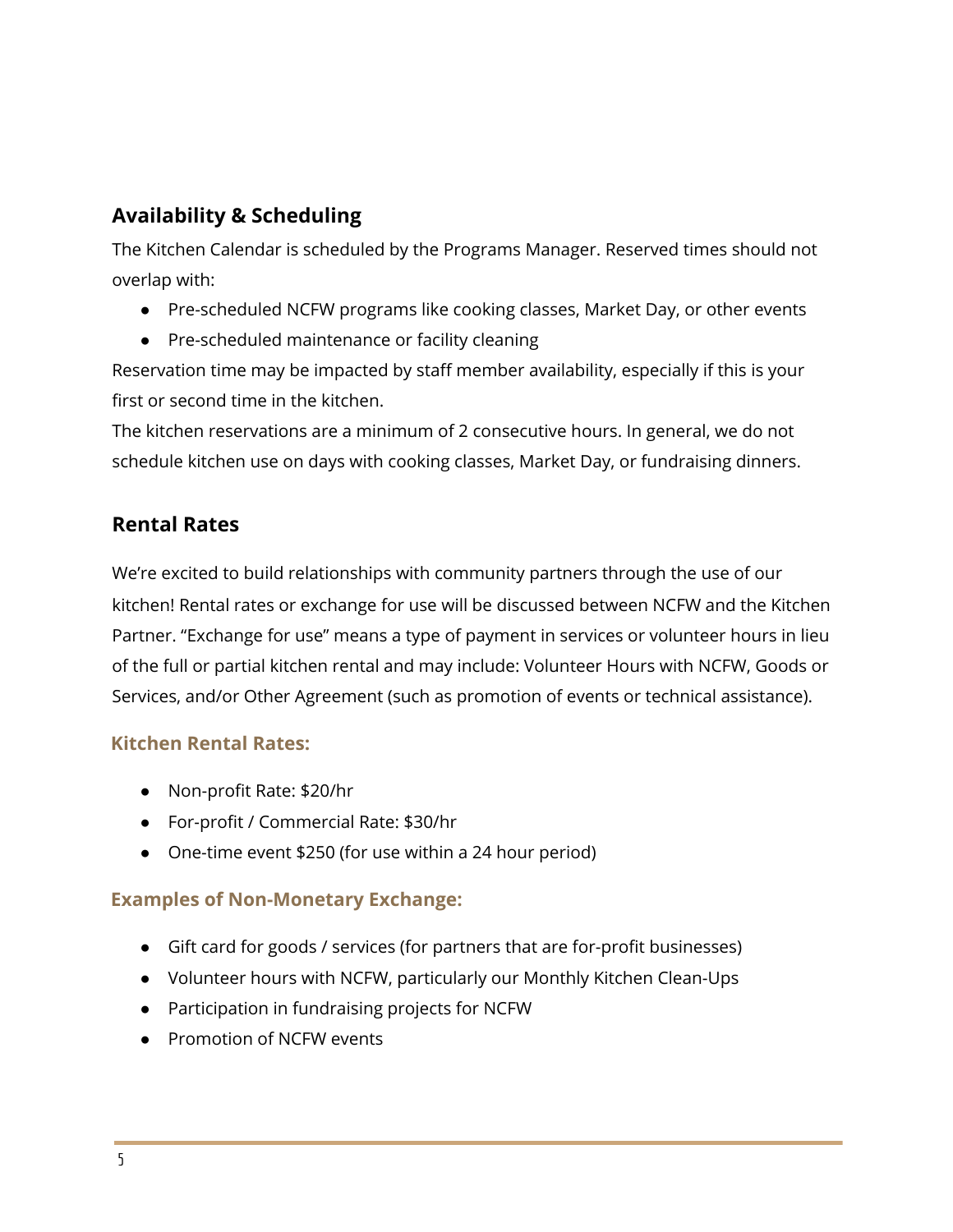Rental agreements are flexible, especially for Priority Partners and Projects and long-term or recurring use. The partner is responsible for damaged or misplaced equipment above \$30. Any such charges will be negotiated with the partner.

#### **Kitchen Use Agreement**

All partners must sign our Kitchen Use Agreement. The document has a space for the negotiated exchange for service, which is where the partner and NCFW will write the agreement for donations of money, time, or goods/services for kitchen use.

#### **Board Member Kitchen Use**

NCFW Board Members can use the kitchen and pantry. In order to keep track of the kitchen organization and schedule, the following expectations are in place:

- Reserve the kitchen at least 2 days in advance by emailing the Programs Manager.
	- The Kitchen Calendar (Google Calendar) shows available days/times.
	- Board Members can reserve time directly on the Kitchen Calendar, but also need to email the Programs Manager to confirm.
- The General Kitchen Guidelines (see section above) should be followed.

#### **Contact**

Programs Manager: Caitlin Seyfried caitlin@northcoastfoodweb.org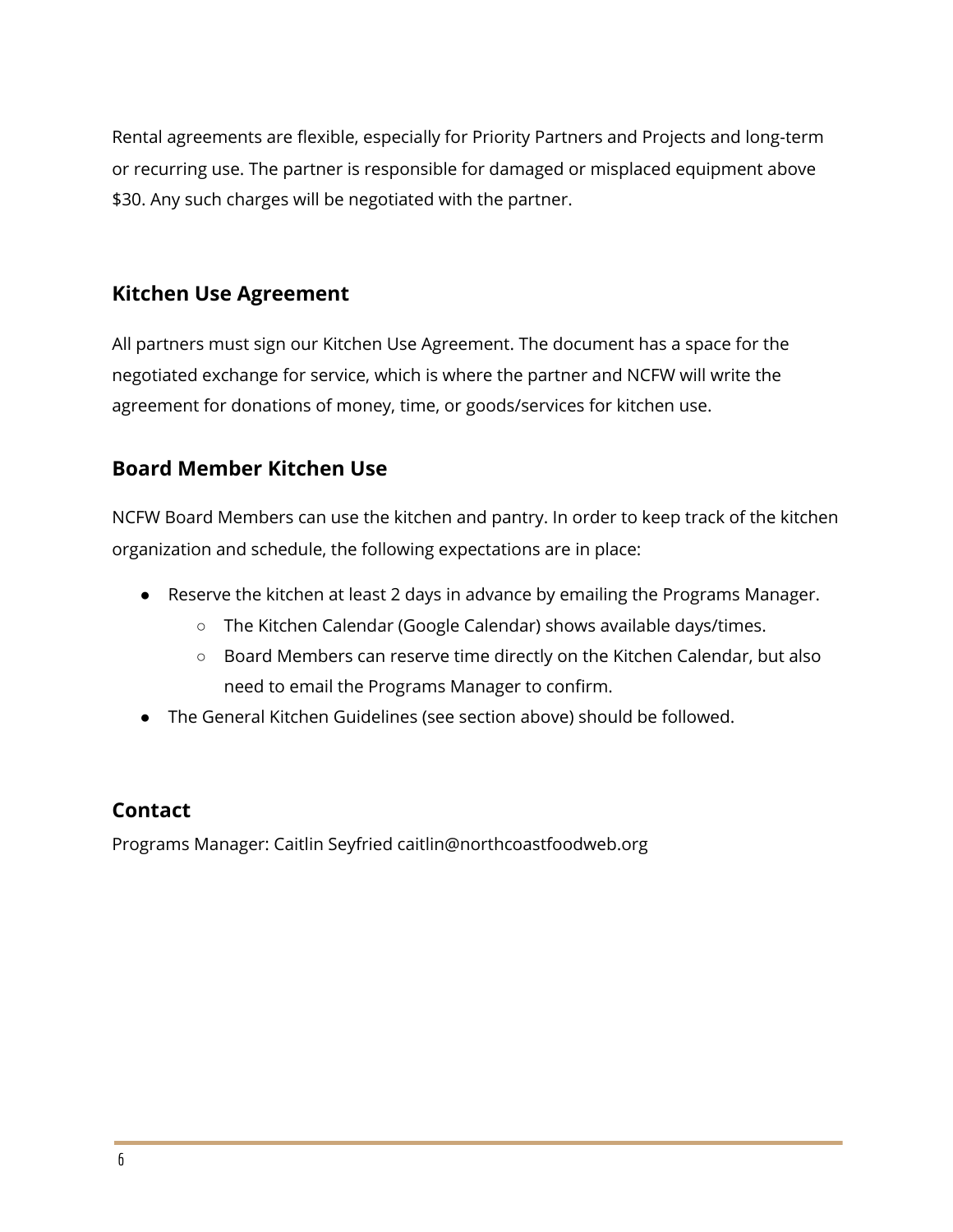# **NORTH COASTFOOD WEB** KITCHEN USEFAQ

Thanks for your interest in using North Coast Food Web's commercial kitchen! To make our kitchen space available as an asset to our community, we expect that partners using the kitchen will assure that the kitchen space, equipment, and supplies are left clean and organized for future use. Please read through the following criteria to make sure our space is a good fit, then fill out our Kitchen Use [Request](https://docs.google.com/forms/d/e/1FAIpQLSe-XAieeMVrGINChfNI2ZEIFK3sCieLsh5Pa-fDMASlOed_AQ/viewform?usp=sf_link) survey to apply to use our kitchen. If you have a question that is not answered below, please email our Programs Manager.

Can my organization use the NCFW commercial kitchen?

- We prioritize local, mission-aligned organizations and/or events. If you think you would be a good match, please apply here: Kitchen Use [Request](https://docs.google.com/forms/d/e/1FAIpQLSe-XAieeMVrGINChfNI2ZEIFK3sCieLsh5Pa-fDMASlOed_AQ/viewform?usp=sf_link) Survey.
- Anyone using the kitchen must have a valid Food Handler certification.

How do I apply to rent the kitchen?

● Once you've read over the FAQs and the Kitchen Use Partnerships guide, please apply through the Kitchen Use [Request](https://docs.google.com/forms/d/e/1FAIpQLSe-XAieeMVrGINChfNI2ZEIFK3sCieLsh5Pa-fDMASlOed_AQ/viewform?usp=sf_link) Survey. If you have questions that aren't answered here, please email Programs Manager ([caitlin@northcoastfoodweb.org\)](mailto:caitlin@northcoastfoodweb.org).

How much does it cost to use the kitchen?

- First, we want community partners to be able to use our kitchen, so any exchange for use is negotiable. If we can figure out a trade for services with your organization, we will!
- Our suggested donations per hour of use:
	- Non-profit \$20/hr
	- For-profit \$30/hr